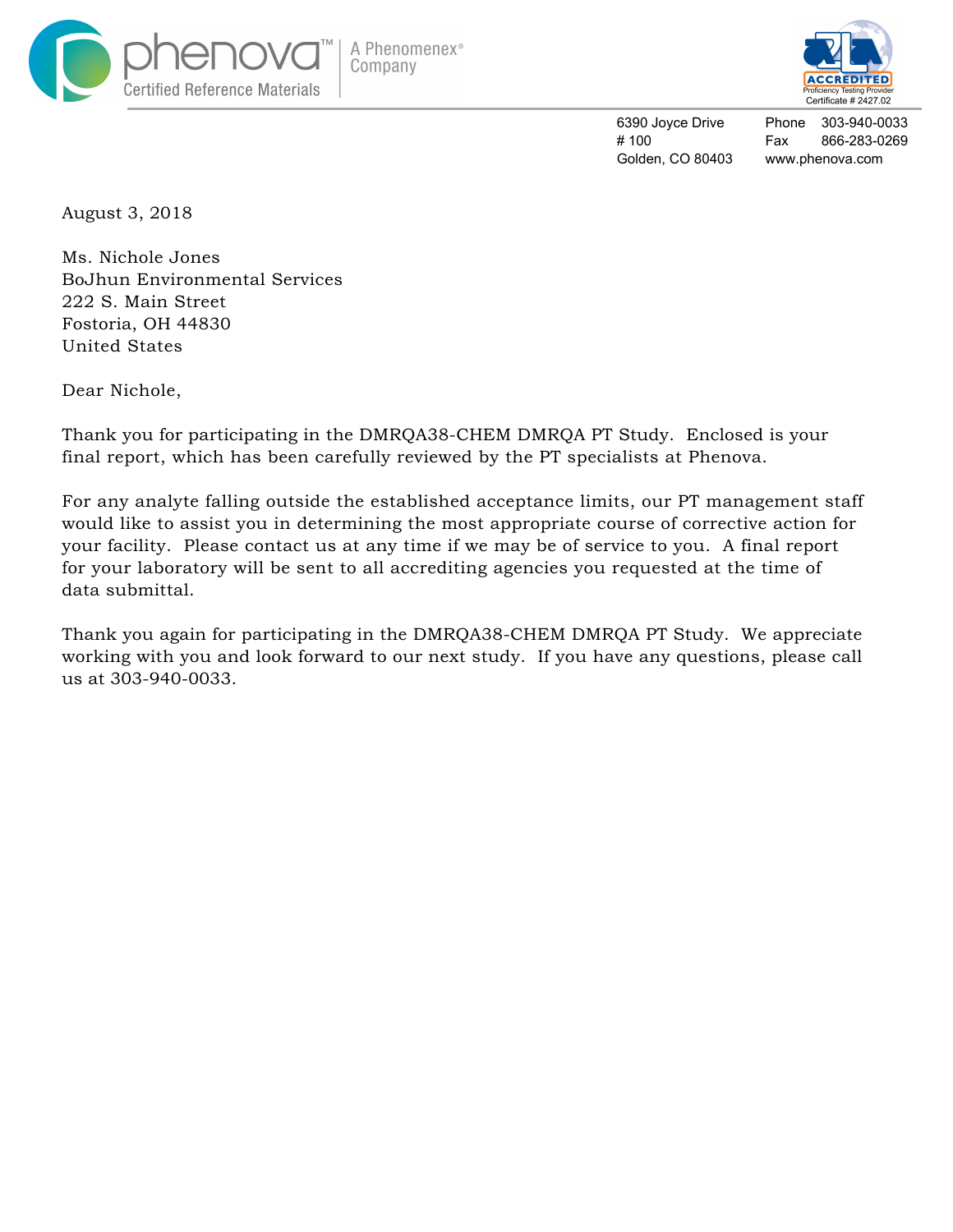



6390 Joyce Drive # 100 Golden, CO 80403 www.phenova.com

# Phone 303-940-0033 Fax 866-283-0269

#### **Report Definitions:** *NELAC Experimental Analytes* NELAC Experimental Analytes must be run twice a year. Due to the experimental nature of the acceptance limits, accreditation status is not based on the evaluation received. The Assigned Value is determined from the study mean, gravimetric and volumetric true concentration of an analyte to be analyzed, calculation and/or an appropriate reference value as stipulated in the EPA National Standards for Water Proficiency Testing Studies Criteria Document (current version), the National Environmental Laboratory Accreditation Conference (NELAC) criteria (ref: NELAC FOT tables, NELAC PT Committee) and other documents distributed by accrediting agencies as applicable. *Assigned Value Evaluation Limits* Acceptance Limits are derived from fixed limits, coefficients, constants and calculations stipulated in the EPA National Standards for Water Proficiency Testing Studies Criteria Documents (current version), the National Environmental Laboratory Accreditation Conference (NELAC) criteria (ref: NELAC PT FOT tables, NELAC PT Committee) and other documents distributed by accrediting agencies as applicable. *Evaluation Acceptable* The reported value falls within the Acceptance Limits. *No Evaluation NR* The reported value is non-numeric and can not be evaluated. As required by the NELAC standards and requested by state authorities, any analyte purchased but not reported by your facility is listed as NR (Not Reported). *Not Acceptable* The reported value falls outside the Acceptance Limits.

This report must not be reproduced except in full, without the written approval of Phenova.

This report must not be used to claim product certification, approval, or endorsement by the American Association for Laboratory Accreditation (A2LA) or any agency of the federal government.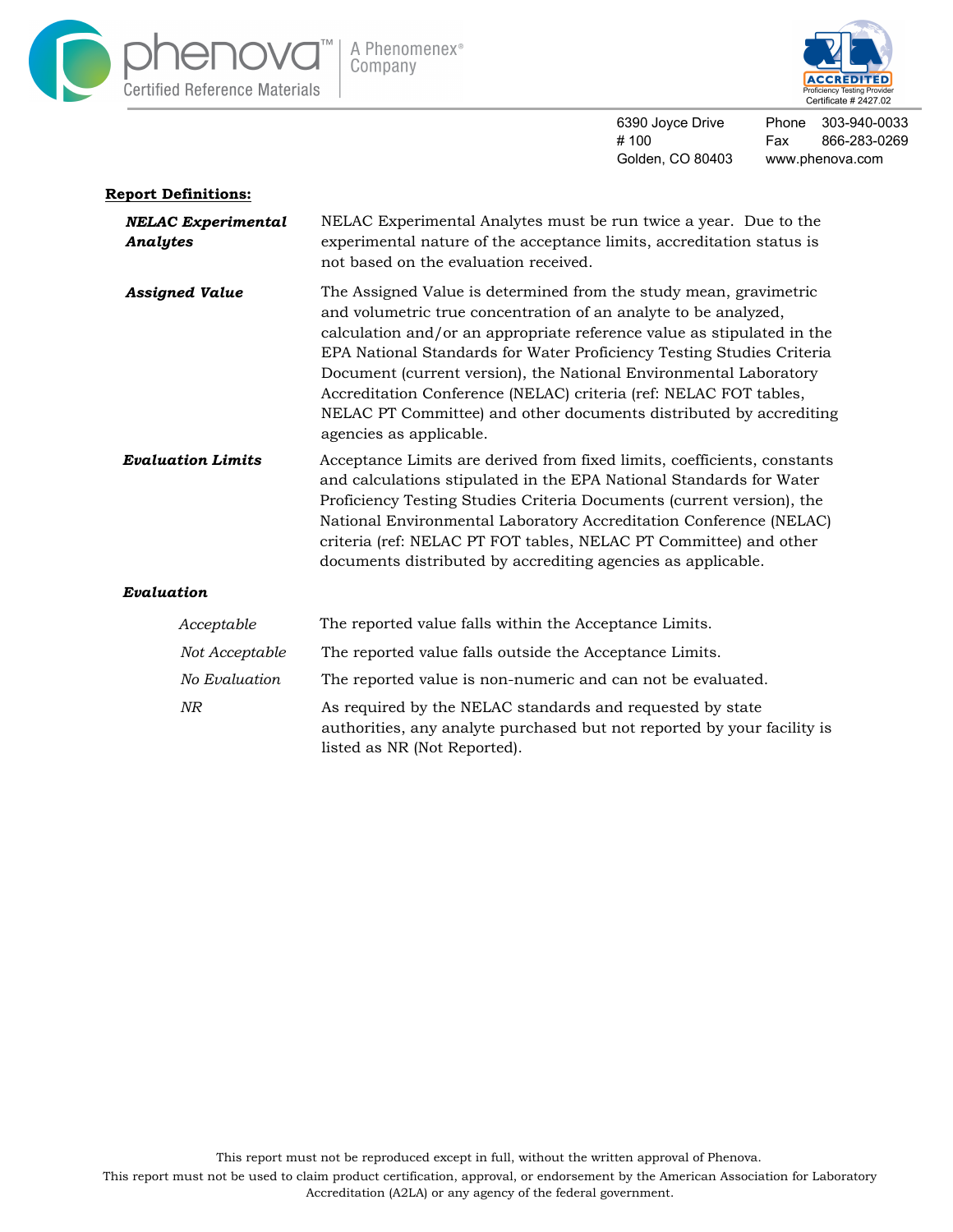



6390 Joyce Drive # 100 Golden, CO 80403 Phone 303-940-0033 Fax 866-283-0269 www.phenova.com

### **Final Report - DMRQA PT**

# **Study: DMRQA38-CHEM**

#### **Opening Date: March 23, 2018 - Closing Date: July 6, 2018**

| Facility: | <b>BoJhun Environmental Services</b><br>222 S. Main Street | Contact:         | Ms. Nichole Jones, Owner<br>419-436-7066 |  |
|-----------|------------------------------------------------------------|------------------|------------------------------------------|--|
|           | Fostoria, OH 44830<br>UNITED STATES                        | EPA Lab ID:      | OH01333                                  |  |
|           |                                                            | NPDES Permit ID: |                                          |  |

|                      | <b>Chromium VI (PT-CR6-DMRQA)</b>                          |                |                           |              |                   |        |                       |                      | Lot #: 8539-06 |
|----------------------|------------------------------------------------------------|----------------|---------------------------|--------------|-------------------|--------|-----------------------|----------------------|----------------|
| <b>NELAC</b><br>Code | Analyte                                                    | Method<br>Code | <b>Method Description</b> | <b>Units</b> | Assigned<br>Value | Result | <b>Warning Limits</b> | Acceptance<br>Limits | Evaluation     |
| 1045                 | Chromium VI                                                | 20066255       | SM 3500-Cr B-2009 2009    | $\mu$ g/L    | 715               | 704    | 637 - 786             | $601 - 818$          | Acceptable     |
|                      | <b>Demand (PT-DEM-DMRQA)</b><br>Lot #: 8539-07             |                |                           |              |                   |        |                       |                      |                |
| <b>NELAC</b><br>Code | Analyte                                                    | Method<br>Code | <b>Method Description</b> | <b>Units</b> | Assigned<br>Value | Result | <b>Warning Limits</b> | Acceptance<br>Limits | Evaluation     |
| 1530                 | BOD                                                        | 20135255       | SM 5210 B-2001 2001       | mq/L         | 76.9              | 66.6   | $50.4 - 128$          | $38.9 - 128$         | Acceptable     |
| 1555                 | <b>CBOD</b>                                                | 20135255       | SM 5210 B-2001 2001       | mg/L         | 76.9              | 79.9   | $42.3 - 128$          | $30.3 - 128$         | Acceptable     |
| 1565                 | COD                                                        | 20136805       | SM 5220 D-1997 1997       | mg/L         | 119               | 119    | $101 - 133$           | $92.4 - 141$         | Acceptable     |
| 2040                 | <b>TOC</b>                                                 |                |                           | mg/L         | 47.1              |        | $41.7 - 52.0$         | $39.1 - 54.6$        | <b>NR</b>      |
|                      | <b>Solids (PT-SOL-DMRQA)</b>                               |                |                           |              |                   |        |                       |                      | Lot #: 8539-09 |
| <b>NELAC</b><br>Code | Analyte                                                    | Method<br>Code | <b>Method Description</b> | <b>Units</b> | Assigned<br>Value | Result | <b>Warning Limits</b> | Acceptance<br>Limits | Evaluation     |
| 1955                 | Total Dissolved Solids at 180° (TFR)                       | 20050402       | SM 2540 C-1997 1997       | mg/L         | 500               | 501    | $450 - 550$           | $450 - 550$          | Acceptable     |
| 1960                 | Non-Filterable Residue (TSS)                               | 20051201       | SM 2540 D-1997 1997       | mg/L         | 80.1              | 75.2   | $69.3 - 88.1$         | $65.3 - 89.2$        | Acceptable     |
|                      | Minerals 2 - Hardness (PT-MIN2-DMRQA)<br>Lot #: $8539-102$ |                |                           |              |                   |        |                       |                      |                |
| <b>NELAC</b><br>Code | Analyte                                                    | Method<br>Code | <b>Method Description</b> | <b>Units</b> | Assigned<br>Value | Result | <b>Warning Limits</b> | Acceptance<br>Limits | Evaluation     |
| 1755                 | Total Hardness (as CaCO3)                                  | 20047603       | SM 2340 C-1997 1997       | mq/L         | 272               | 270    |                       | $232 - 313$          | Acceptable     |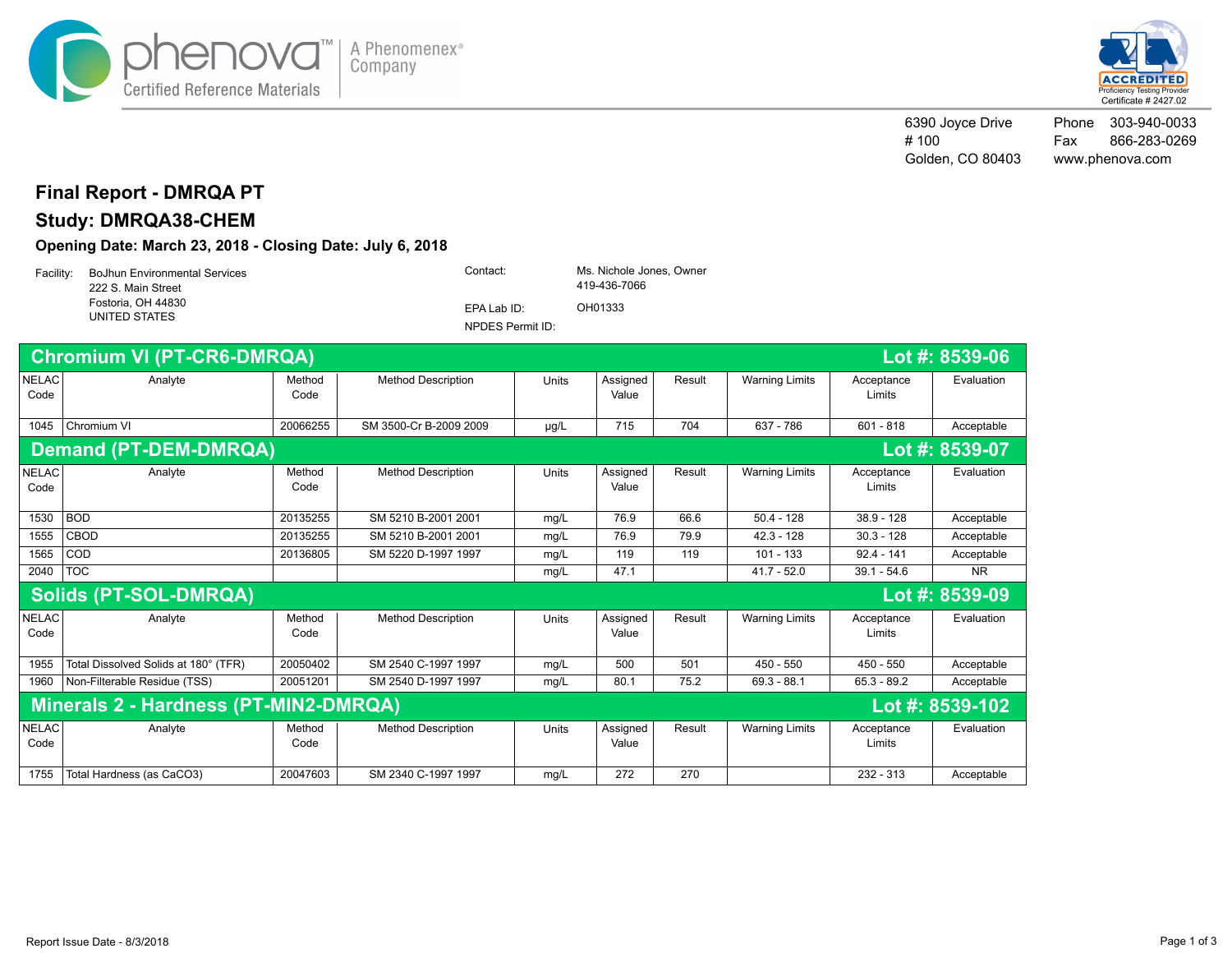



6390 Joyce Drive # 100 Golden, CO 80403 Phone 303-940-0033 Fax 866-283-0269 www.phenova.com

### **Final Report - DMRQA PT**

# **Study: DMRQA38-CHEM**

**Opening Date: March 23, 2018 - Closing Date: July 6, 2018**

| Facility: | <b>BoJhun Environmental Services</b><br>222 S. Main Street | Contact:         | Ms. Nichole Jones, Owner<br>419-436-7066 |  |
|-----------|------------------------------------------------------------|------------------|------------------------------------------|--|
|           | Fostoria, OH 44830<br>UNITED STATES                        | EPA Lab ID:      | OH01333                                  |  |
|           |                                                            | NPDES Permit ID: |                                          |  |

| <b>Nutrients 1 - Simple (PT-NUT1-DMRQA)</b><br>Lot #: $8539-10$ |                                                                      |                |                           |           |                   |        |                       |                      |                 |  |
|-----------------------------------------------------------------|----------------------------------------------------------------------|----------------|---------------------------|-----------|-------------------|--------|-----------------------|----------------------|-----------------|--|
| <b>NELAC</b><br>Code                                            | Analyte                                                              | Method<br>Code | <b>Method Description</b> | Units     | Assigned<br>Value | Result | <b>Warning Limits</b> | Acceptance<br>Limits | Evaluation      |  |
| 1515                                                            | Ammonia as N                                                         | 20109404       | SM 4500-NH3 D-1997 1997   | mq/L      | 16.5              | 16.4   | $14.3 - 18.5$         | $13.2 - 19.6$        | Acceptable      |  |
| 1810                                                            | Nitrate as N                                                         | 20115815       | SM 4500-NO3? E-2000 2000  | mg/L      | 18.5              | 17.98  | $16.4 - 20.4$         | $15.4 - 21.4$        | Acceptable      |  |
| 1870                                                            | Orthophosphate as P                                                  | 20124214       | SM 4500-P E-1999 1999     | mg/L      | 4.44              | 4.56   |                       | $3.77 - 5.11$        | Acceptable      |  |
| <b>Nutrients 2 - Complex (PT-NUT2-DMRQA)</b><br>Lot #: 8539-11  |                                                                      |                |                           |           |                   |        |                       |                      |                 |  |
| <b>NELAC</b><br>Code                                            | Analyte                                                              | Method<br>Code | <b>Method Description</b> | Units     | Assigned<br>Value | Result | <b>Warning Limits</b> | Acceptance<br>Limits | Evaluation      |  |
| 1795                                                            | Total Kjeldahl Nitrogen (TKN)                                        | 20109404       | SM 4500-NH3 D-1997 1997   | mg/L      | 12.4              | 12.46  | $10.1 - 14.3$         | $9.12 - 15.3$        | Acceptable      |  |
| 1910                                                            | <b>Total Phosphorous</b>                                             | 20124214       | SM 4500-P E-1999 1999     | mg/L      | 6.52              | 6.35   | $5.77 - 7.19$         | $5.42 - 7.55$        | Acceptable      |  |
| <b>Nutrients 3 - Nitrite (PT-NUT3-DMRQA)</b><br>Lot #: 8539-69  |                                                                      |                |                           |           |                   |        |                       |                      |                 |  |
| <b>NELAC</b><br>Code                                            | Analyte                                                              | Method<br>Code | <b>Method Description</b> | Units     | Assigned<br>Value | Result | <b>Warning Limits</b> | Acceptance<br>Limits | Evaluation      |  |
| 1840                                                            | Nitrite as N                                                         | 20113104       | SM 4500-NO2 B-2000 2000   | mq/L      | 1.39              | 1.39   | $1.24 - 1.55$         | $1.16 - 1.62$        | Acceptable      |  |
|                                                                 | Oil & Grease - 1L (PT-OGR1L-DMRQA)                                   |                |                           |           |                   |        |                       |                      | Lot #: 8539-103 |  |
| <b>NELAC</b><br>Code                                            | Analyte                                                              | Method<br>Code | <b>Method Description</b> | Units     | Assigned<br>Value | Result | <b>Warning Limits</b> | Acceptance<br>Limits | Evaluation      |  |
| 1803                                                            | Oil & Grease                                                         | 10261617       | EPA 1664B (HEM) 2010      | mg/L      | 135               | 118    | $108 - 149$           | $98.2 - 155$         | Acceptable      |  |
|                                                                 | <b>Residual Chlorine Low Level (PT-CLLL-DMRQA)</b><br>Lot #: 8539-94 |                |                           |           |                   |        |                       |                      |                 |  |
| <b>NELAC</b><br>Code                                            | Analyte                                                              | Method<br>Code | <b>Method Description</b> | Units     | Assigned<br>Value | Result | <b>Warning Limits</b> | Acceptance<br>Limits | Evaluation      |  |
| 1940                                                            | <b>Total Residual Chlorine</b>                                       | 20081612       | SM 4500-CI G-2000 2000    | $\mu$ g/L | 91.0              | 90     | $51.0 - 131$          | $31.0 - 151$         | Acceptable      |  |